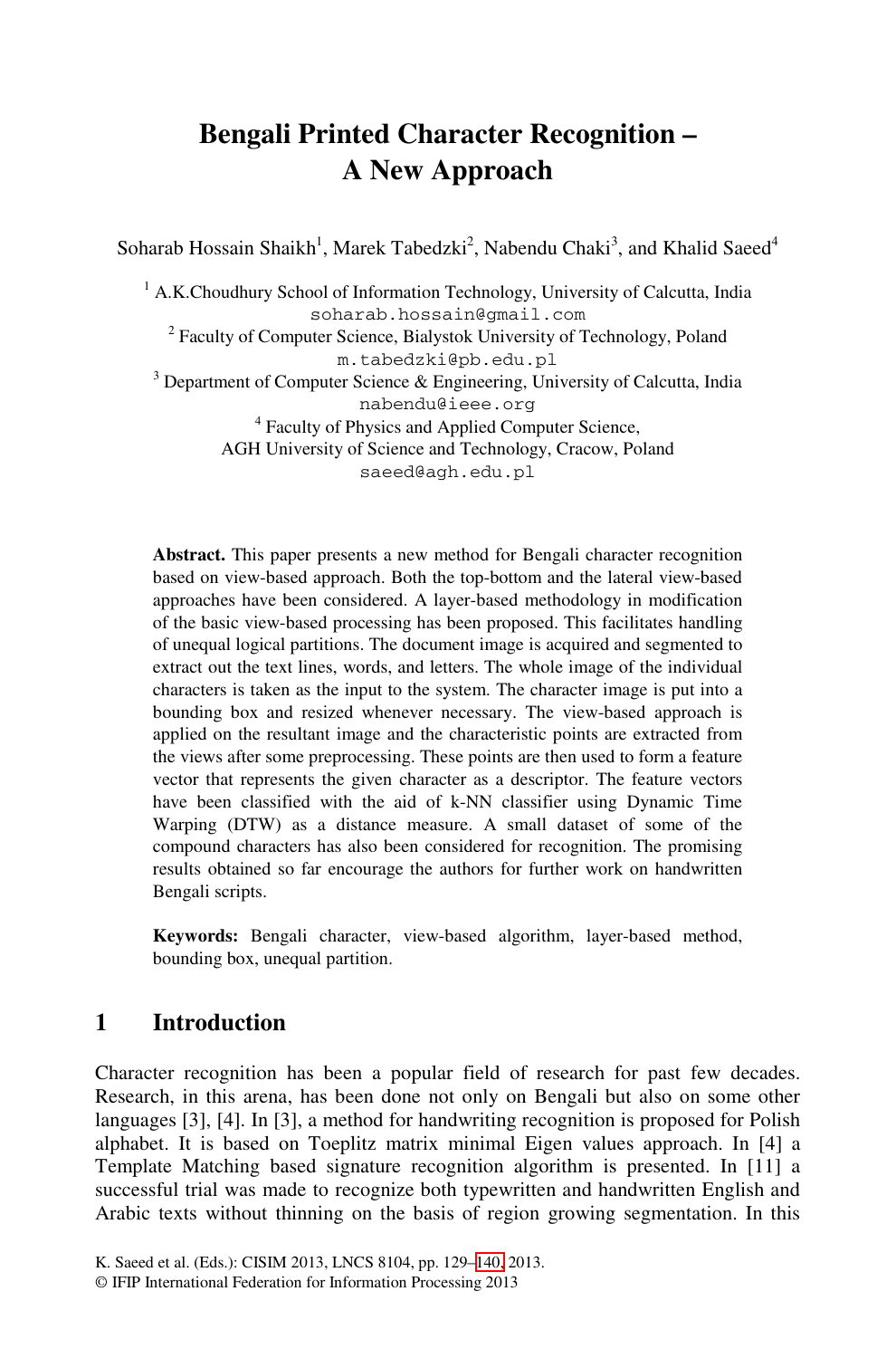work, however, and following the view-based approach of [5], [6], the Bengali language is studied for automatic recognition. Recognition of Bengali script has a lot of importance. Bengali is one of the most popular languages in India. All over the world more than 200 million people speak in Bengali and this is the second most popular script next to Devanagari in India. It also suggests the scripts of two other languages, Assamese and Manipuri. Bengali is the official language of Bangladesh, a neighbour of India.

Recognition of Bengali printed as well as handwritten characters has been a popular area if research in the arena of OCR for past few years as found in the literature [1, 2, 6, 9, 13, 14, 15]. Research is being done on the recognition of both the basic [10] and compound [9] Bengali characters. Attempts have also been made in the recognition of Bengali numerals [13], [18]. The modern Bengali alphabet set consists of 11 vowels and 39 consonants. These characters are called *basic characters*. Bengali text is written from left to right. The concept of upper/lower case is missing in Bengali. Most of the Bengali characters have a running horizontal line on the upper part of the characters; this line is known as *Matra*.

Characters in Bengali are not alphabetical as in English (or Roman) where the characters largely have one-sound one-symbol characteristics. It is a mixture of syllabic and alphabetic characters [9]. The use of modified and compound characters is also very common in Bengali. This paper presents methods for recognizing Bengali printed characters based on view-based approach. Both the top-bottom and left-right view-based approaches have been considered. This work is an extension of [6]. In this paper we have considered unequal partitions of the character images. Also a set of compound characters have been considered for view-based analysis.

The rest of the paper is organized as follows: section 2 is a short review of the existing literature. Section 3 describes the major functional steps involved in the recognition process and feature extraction methods. In section 4 the concept of unequal partitioning is presented followed by the considerations for compound characters. Classification and experimental results are given in section 5.

# **2 Previous Work**

Different techniques have been found in the literature for optical character recognition. The curvelet transform has been heavily utilized in various areas of image processing. In [10] a novel feature extraction scheme is proposed on the basis of the digital curvelet transform. The curvelet coefficients of an original image as well as its morphologically altered versions are used to train separate k–nearest neighbour classifiers. Output values of these classifiers are fused using a simple majority voting scheme to arrive at a final decision. In [22] a method has been suggested based on curvature-based feature extraction strategy for both printed and handwritten Bengali characters. BAM (Bidirectional Associative Memories) neural network has been used in [19] for Bengali character recognition. The conventional methods are used for text scanning to segmentation of a text line to a single character. An efficient procedure is proposed for boundary extraction, scaling of a character and the BAM neural network which increases the performance of character recognition are used. In [20] a modified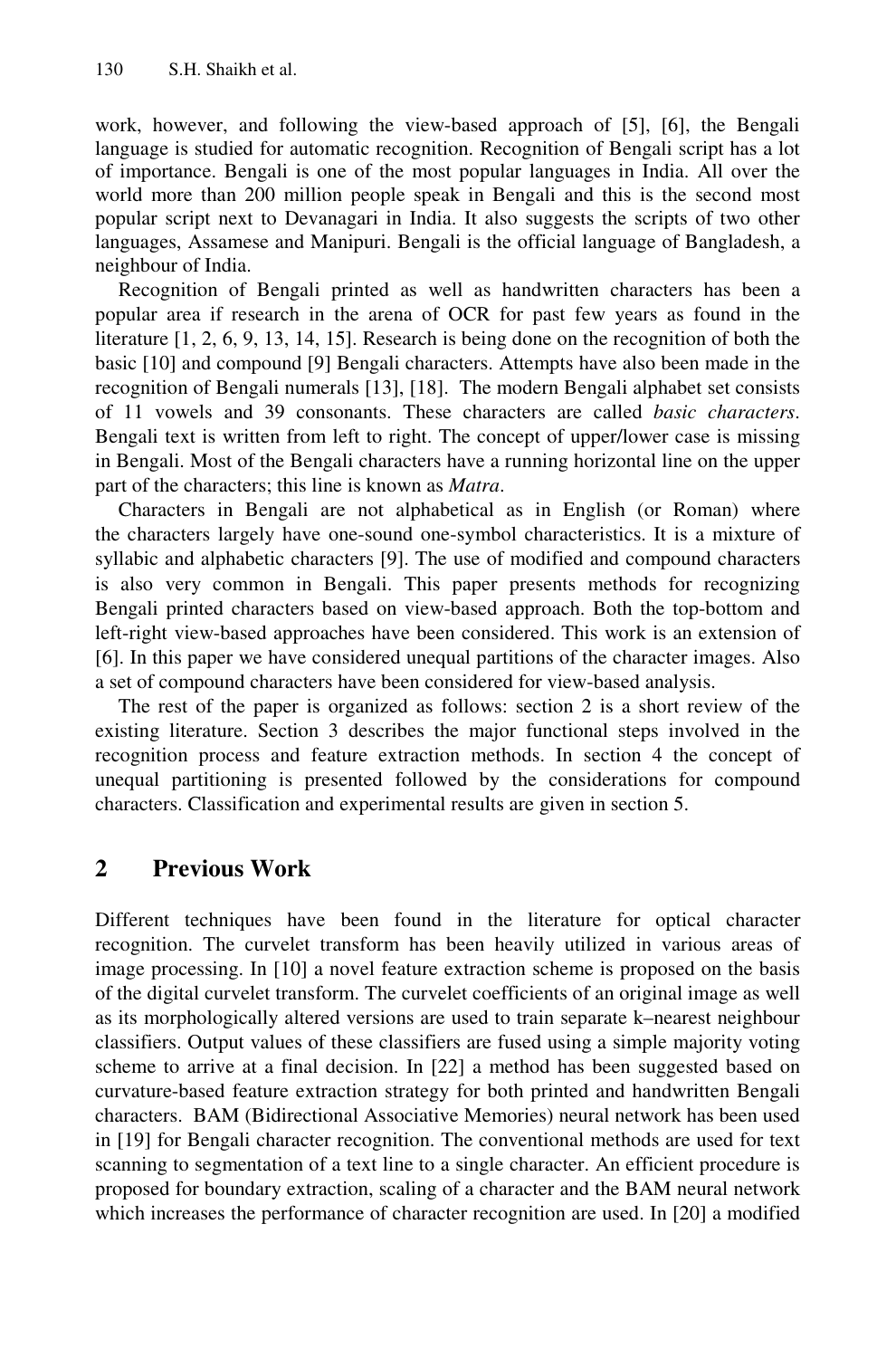learning approach, using neural network learning for recognizing Bengali characters, has been presented. Research has been done on the recognition of handwritten Bengali characters [14]. Multi-Layer Perceptron (MLP) trained by back-propagation (BP) algorithm have been used as classifier.

In [18] an automatic recognition scheme for handwritten Bengali numerals using neural network models has been presented. A Topology Adaptive Self Organizing Neural Network is first used to extract from a numeral pattern a skeletal shape that is represented as a graph. Certain features like loops, junctions etc. present in the graph are considered to classify a numeral into a smaller group. If the group is a singleton, the recognition is done. Otherwise, multilayer perceptron networks are used to classify different numerals uniquely. Hidden Markov Models (HMMs) are used for both online and offline character recognition systems for different scripts around the world. A OCR program that uses HMM, for recognition process, has been made for Bengali documents in [12]. For using HMM it is required to have a sequence of objects to traverse through the state sequence of HMM. So the features are shaped into a sequence of objects. For each character component, a tree of features is made and finally the prefix notation of the tree is applied to the HMM. In the tree, the number of child of a node is not fixed, so, the child-sibling approach is applied to make the tree. Hence the prefix notation of the tree will contain nodes in the order: root, prefix notation of the tree rooted at its child, prefix notation of the trees rooted at the child's siblings from left to right order. After that HMM is used for the recognition purpose. Attempts have also been made on methods of segmentation and recognition of unconstrained offline Bengali handwritten numerals [13]. A projection profile based heuristic technique is used to segment handwritten numerals. A neural network based classifier is used for classification purpose. Paper [23] addresses various aspects of the problems associated with processing and recognition of printed and handwritten Bengali numerals. A scheme is proposed in this work for recognizing handwritten as well as printed numerals with different fonts and writing styles including noisy and occluded numerals. Polygon approximation is used to represent the contours of the letters. After that Fourier descriptors are used as shape features. The standard Multi-Layer Perceptron (MLP) augmented with MAXNET was used as a classifier. In [21] a method has been presented based on primitive analysis with template matching to detect compound Bengali characters. Most of the works on Bengali character are recognition of isolated characters. Very few papers deal with a complete OCR for printed document in Bengali. In [17] a chain code method of image representation is used. Thinning of the character image is needless when chain code representation is used. The main difficulties in printed Bengali text recognition are the separation of lines, words and individual characters. In [16] a new approach has been proposed to segment and recognize printed Bengali text using characteristic functions and Hamming network. A new algorithm has been proposed to detect and separate text lines, words and characters from printed Bengali text. The algorithm uses a set of characteristic functions for segmenting upper portion of some characters and characters that come under the Base line. It also uses a combination of Flood-fill and Boundary-fill algorithm for segmenting some characters that cannot be segmented using traditional approach. Hamming network is used for recognition scheme.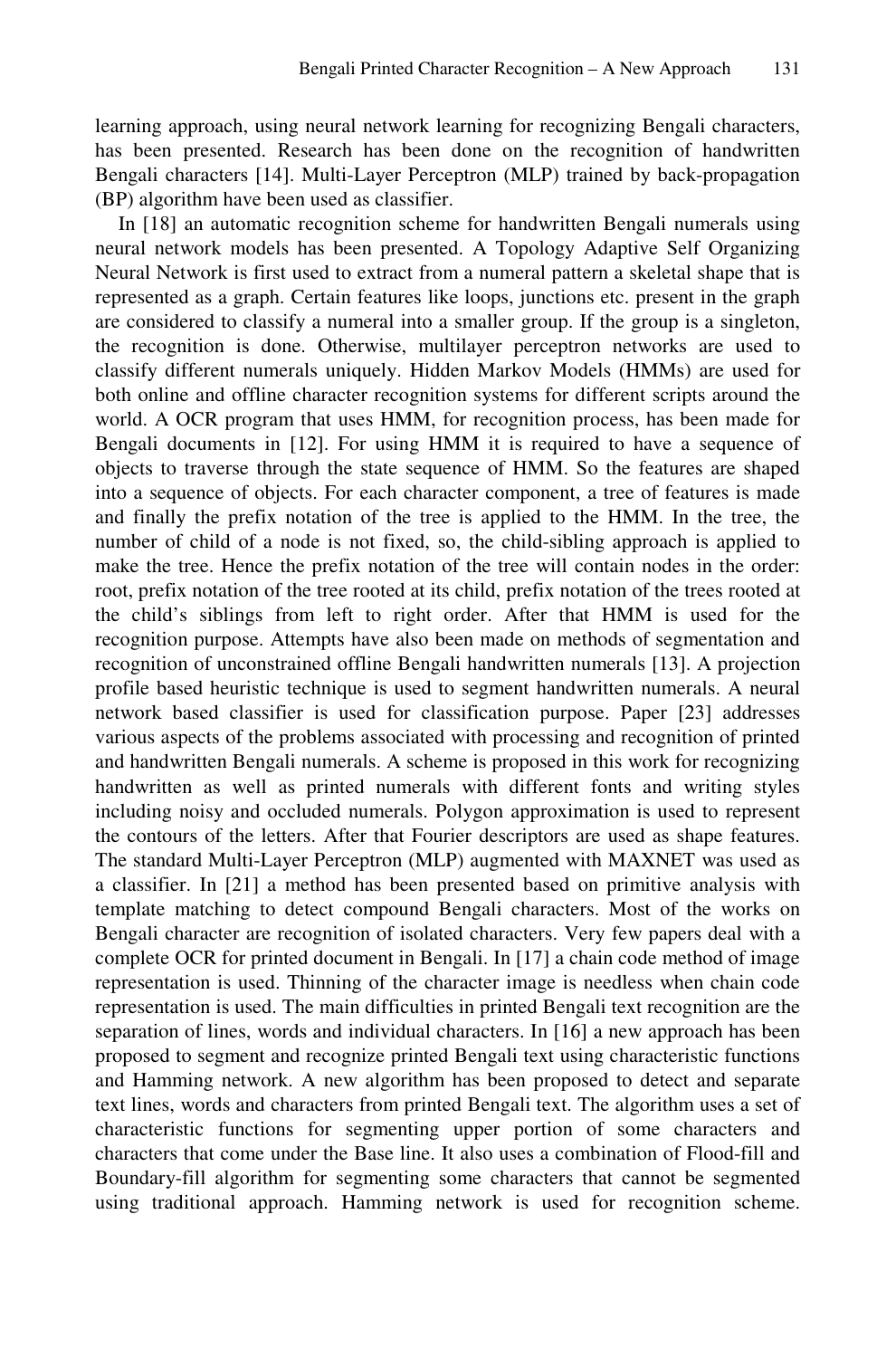Recognition is done for both isolated and continuous size independent printed characters. In [15] a study has been made on handwritten Bengali numerals.

# **3 Major Functional Steps**

Figure 1 shows the flowchart of major functional steps which have been outlined as follows:

*i) Binarization:* Printed documents written in Bengali have been scanned using a flat-bed scanner. Samples have also been collected using software supporting different Bengali fonts. These samples are converted to images and all the samples have been binarized.

*ii) Segmentation:* The documents contain Bengali text. Individual character has to be extracted from the text before applying view-based approach. Histogram of individual pixel row and columns of the text is computed. The individual lines containing many words have been segmented out from the text image using a horizontal histogram. The individual letters have been segmented out from the images of lines of text using vertical histogram.

*iii) Matra Removal:* The *Matra* is removed from top of the character. Standard image-editing software is used for doing the same. After removing the *Matra*, the characters without Matra is stored. View based approach is performed on these images. The importance of this phase is detailed out in section 3.1.1.



**Fig. 1.** Flow-chart of Major Functional Steps

*iv) Applying Bounding Box:* The character is put into a bounding box (rectangle that most tightly contains the character) before applying the view-based approach. The bounding box may be used as an indicator of the relative positions of features in a character.

*v) View-based Feature Extraction:* The features are extracted from four views of each individual letter. Additionally, the number of changes of the pixel values from white-to-black and vice versa have been calculated for each row and column. In inner-views approach the views of partitioned image are used to extract the features. These values form the feature vector representing the particular letter. This is detailed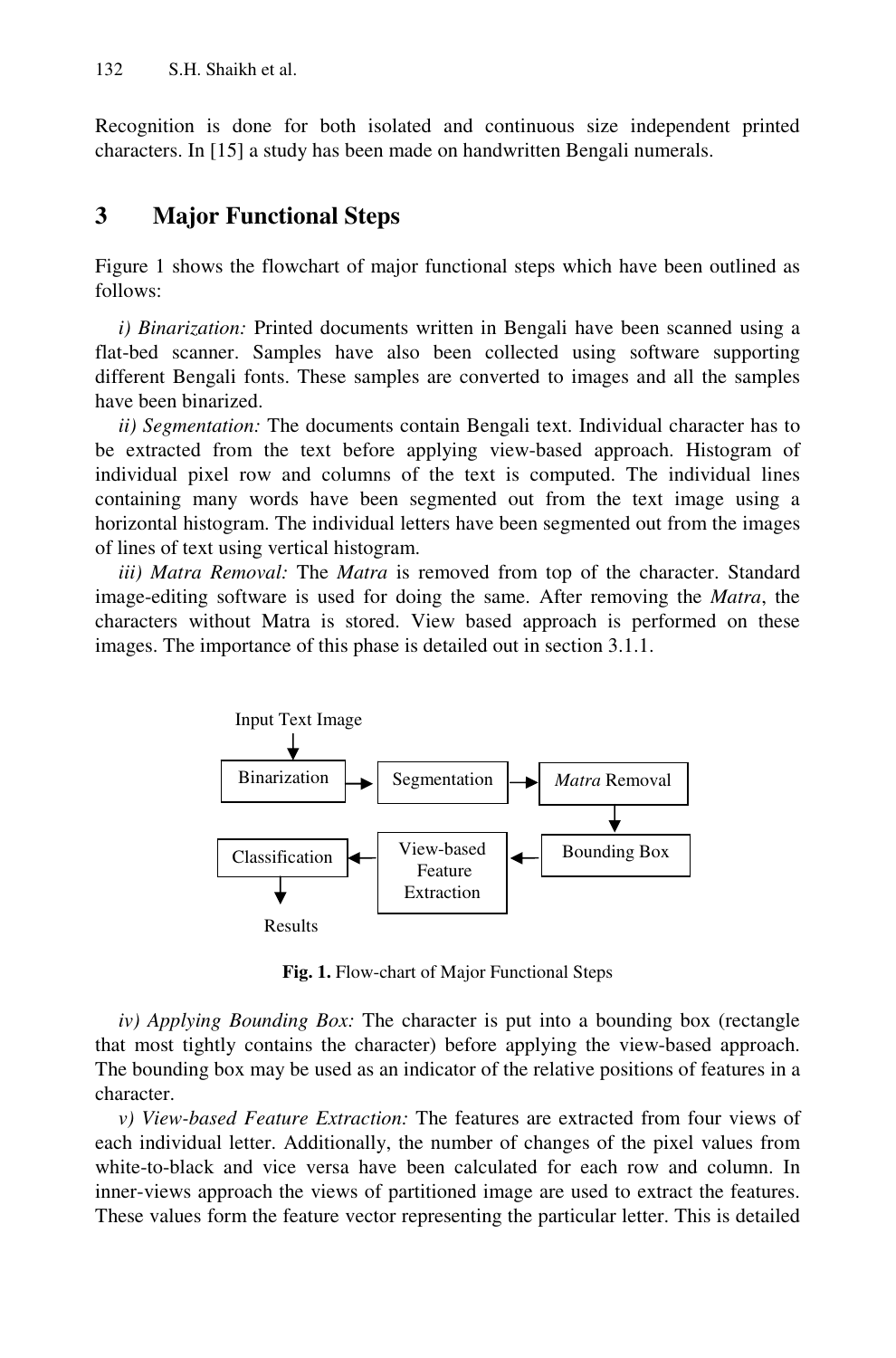out in section 3.1. This vector is finally fed to the classifier for classification and recognition.

*vi) Classification:* The feature vectors are classified with the help of Dynamic Time Warping distance, k-NN and Ensemble of Classifiers in the present experiment. This has been explained in section 5.

#### **3.1 Methods for Feature Extraction**

In this section the view-based approach is detailed out. Also the layer based approach and the concept of bounding box is described.

#### **3.1.1 View-Based Approach**

This idea was presented in [5], [6] and [8]. The method is based on the fact that for correct character recognition one usually needs only partial information about its shape – or contour.

The "views" of given object are examined to extract from them a characteristic vector, which describes its shape. The view is representation of the coordinates of the points lying on one of four boundaries of the object (top, bottom, left or right) – it consists of pixels belonging to the contour of a word and having extreme values of *x* (for left and right view) or *y* coordinate (for top and bottom). The conventional preprocessing stage of thinning is not essential here because in this approach only the shape of the character is analyzed. However, and in some cases, as will be seen later, the thinning process helps improve the results. The binarization is required to convert the scanned image into a black-and-white one. The main feature extraction step is to take out all the characteristic points from the views.



**Fig. 2.** (a) The Bengali word *Somoy* with *Matra*. (b) *Somoy* after removing *Matra*, (c) The letters of the word segmented and 3 horizontal partition is done. Also characteristic points have been marked on the left and right contour in each segment for Lateral view based consideration.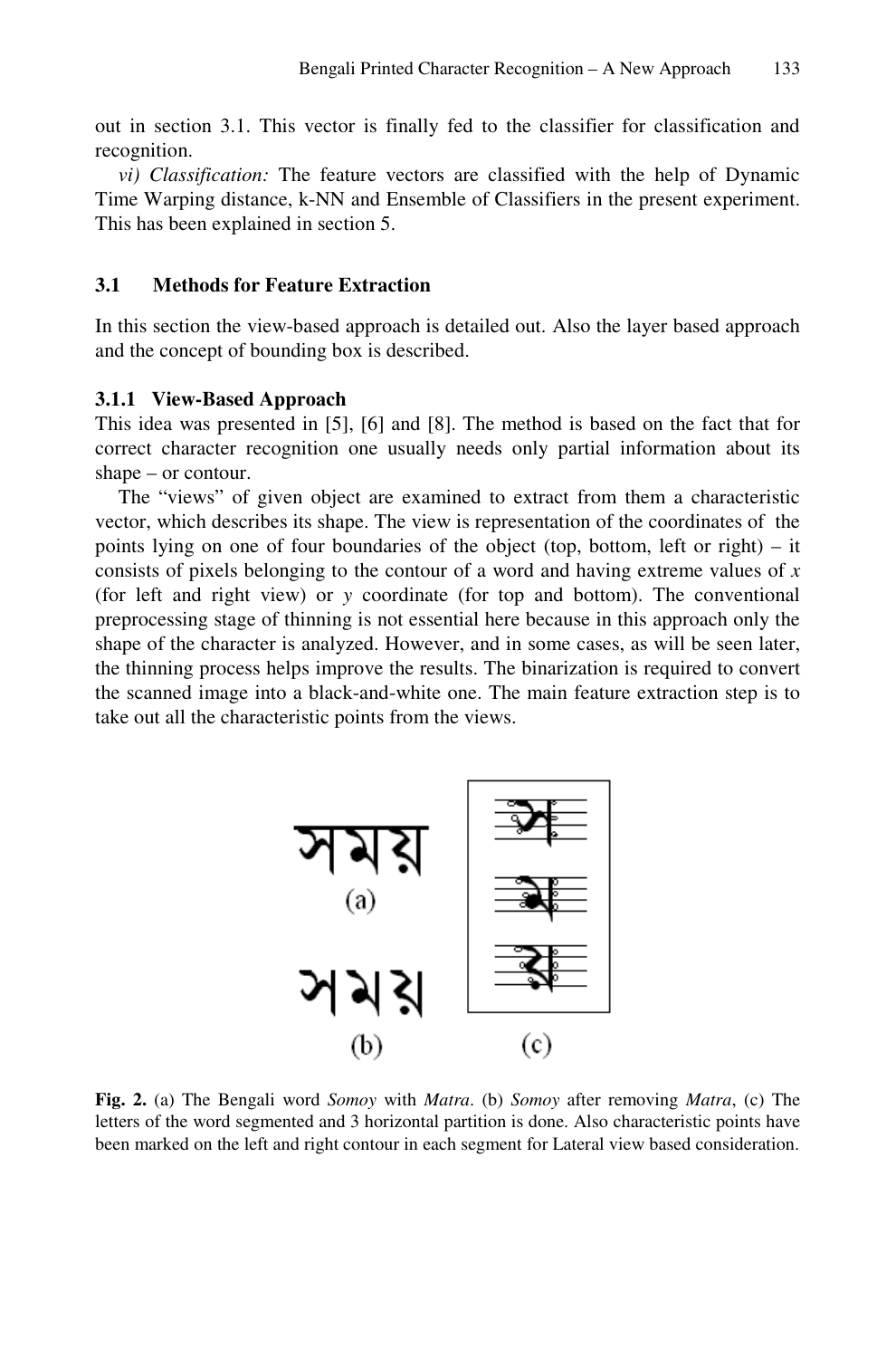Thus, characteristic vector for top view consists of maximal values from each pixel-column on an image. To reduce dimensionality of obtained vectors one can introduce some form of down-sampling. In our case it is equivalent to searching for characteristic points in each view that describes the shape. In [7] several methods of selecting these points have been explored. In the method used in this paper, characteristic values are found by dividing original vectors into *n* identical segments, and calculating mean value for each one. In this way four characteristic vectors describing the given letter is found. Next, these four vectors are transformed into a one vector, which describes the given letter.

The top-bottom view based approach cannot be directly applied to Bengali characters. This is because most of the Bengali characters have a line known as the "*Matra*" on top of them. So, the top view for almost every character (except a few characters that do not have a *Matra* on top of them) is same. So the *Matra* should be removed first; after that the character without *Matra* can be processed for feature extraction using top-bottom view-based approach. *Matra* removal phase is not necessary if only lateral-view based approach is applied for feature extraction. But here both the lateral as well as top-bottom view based approaches have been applied, so removing Matra is necessary.

Figure 2 presents this process for a word "Somoy" meaning time in Bengali.

### **3.1.2 Layer-Based Approach**

In layer based approach the number of changes of pixel values from black to white (or transitions from foreground to background) is considered. It tells whether the pixelcolumn (or row) contains one or several strokes, as is presented in Figure 3. This way some information about the *inner shape* of the letters can be obtained. For example two Bengali characters *Ja* and *Sha* have been considered here. Both the characters look exactly the same as far as the contour is concerned. The only difference is in the internal shape of the characters. Layer based approach can be applied to distinguish these letters. The same can be done for pixel rows. With the use of layer-counting (layer-view), improvements in results have been achieved for word recognition as in [15].



**Fig. 3.** Number of transitions for the letters *Ja* and *Sh*

Two variations of this approach have been considered. In each pixel column the number of changes of colour from white to black and black to white is counted. The same approach is performed for the pixel rows.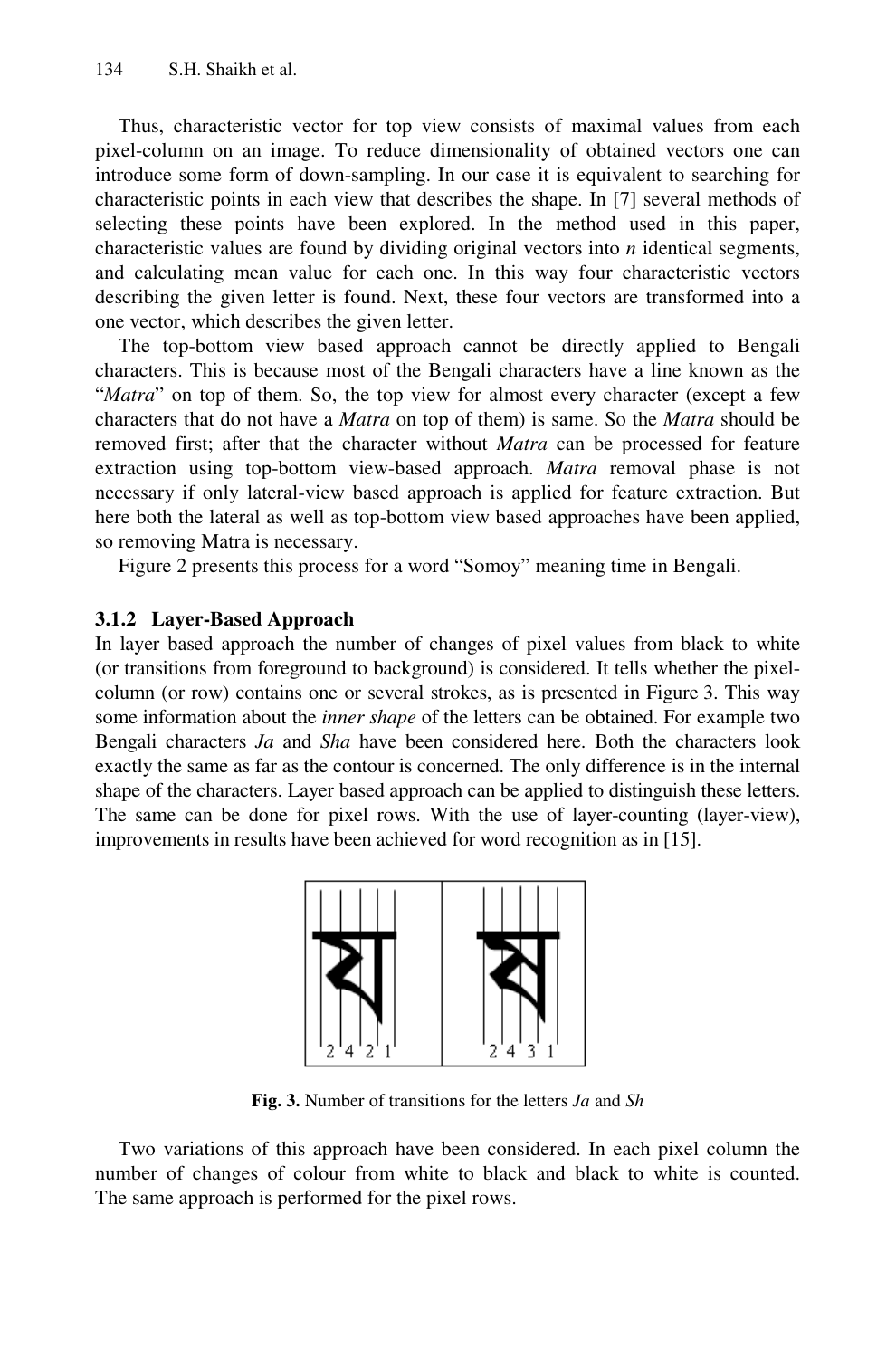When considered the logical partitioning of the image (3 and 6 partitions) the average number of colour changes in each partition is calculated and used to form a feature vector. However, that lead to very poor recognition accuracy. So, later the whole image without any partition is considered and the layer-based approach over all the pixel rows and columns of the binary image has been performed.

#### **3.1.3 Inner-View Approach**

In order to improve the effectiveness of detection another idea was proposed. It implies the inclusion of additional information in the feature vector about the internal structure of the characters. It took the form of internal views. This is an innovative proposal used for the first time.

As with the classical view-based approach, there are also four possible views – top, bottom, left and right. This time, however, they do not form the outer shape of the letter, but the internal one. For this purpose, the character image is divided into two parts. For example, to obtain the top and bottom views, the image is divided horizontally into lower and upper parts. Then a bottom view of the upper half and a top view of the lower one can be obtained. Similarly, for the right and left view - the internal view of the left and right halves is created. The method of characteristic vector extraction for each view does not differ from the one presented in section 3.1.1.

### **4 Handling Compound Characters**

A compound character is one that is formed by clubbing more than one basic character. Examples of some compound characters in Bengali are given in Figure 4. The basic characters forming those compound characters are also shown. There are a few problems in recognizing the compound characters.

Firstly, the problem is that there is no standard segmentation method that suits for all the compound characters properly. Component basic characters may retain their shapes in the compound character. Figure 4 shows two groups of compound characters. In the first group, the shapes of the component basic characters are retained in the compound one whilst in the second group, the basic shapes of the component characters are not retained.

So if the compound character is segmented properly then the basic component characters can be extracted out of it and on the basis of information of the component characters, the compound character can be identified. But as shown in Figure 4, first group, that no specific segmentation method applies well for all the compound characters. For the characters at line 1 and 2 a horizontal segmentation works well. For the characters at line 3 and 4, a diagonal segmentation is required, whereas for the character at line 4, a horizontal segmentation will be suitable.

Secondly, as shown in the second group of Figure 4, the shape of the compound characters may change significantly when two basic characters are clubbed to form it. This compound character contains no clue of the basic components. So no segmentation can be done for recognizing such characters.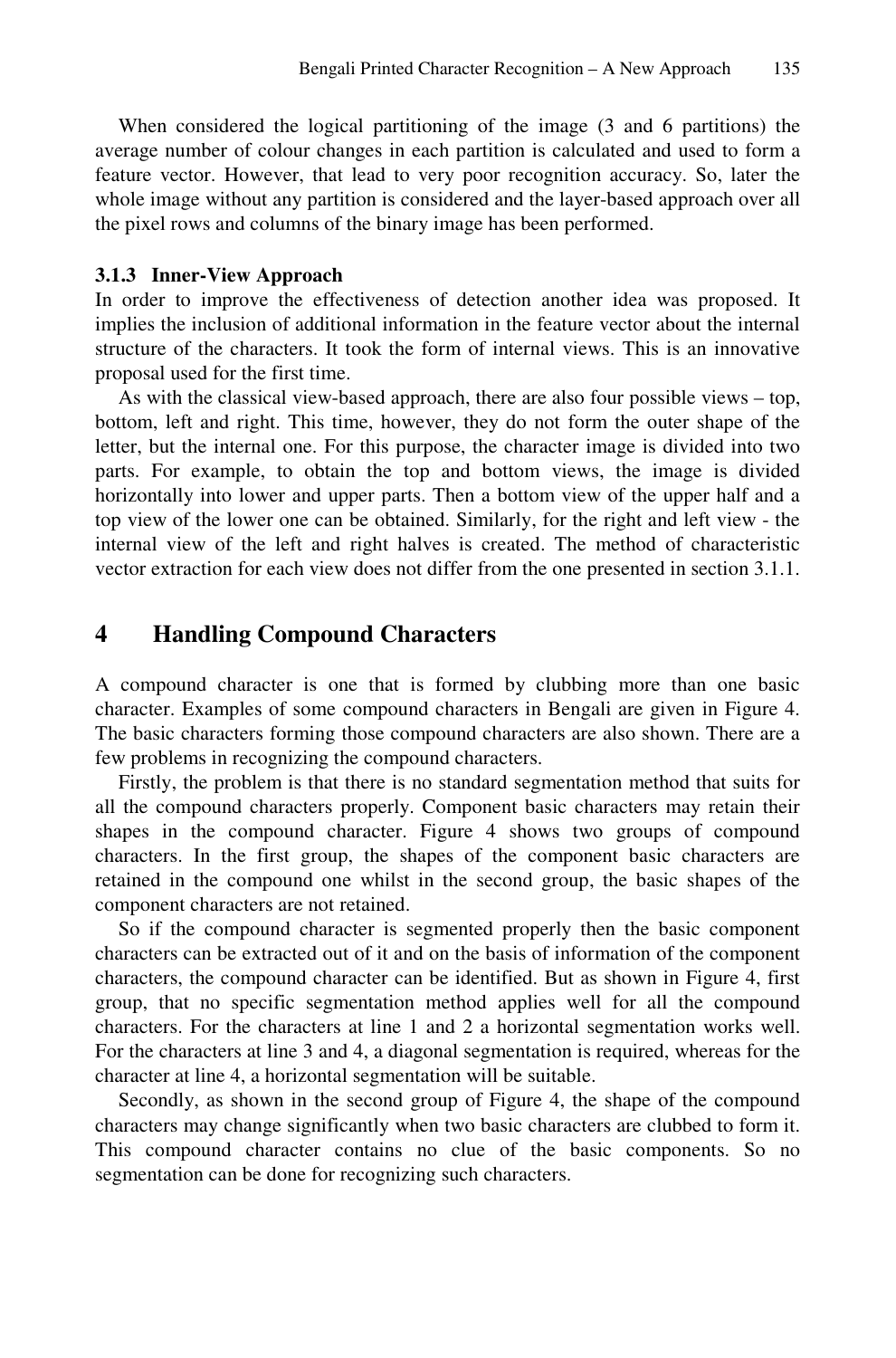$$
\begin{array}{|l|l|} \hline 1. \overline{\mathbf{q}} + \overline{\mathbf{r}} = \overline{\mathbf{r}} \overline{\mathbf{r}} \\ 2. \overline{\mathbf{q}} + \overline{\mathbf{r}} = \overline{\mathbf{r}} \overline{\mathbf{r}} \\ 3. \overline{\mathbf{v}} + \overline{\mathbf{r}} = \overline{\mathbf{r}} \overline{\mathbf{r}} \\ 4. \overline{\mathbf{r}} + \overline{\mathbf{r}} = \overline{\mathbf{r}} \overline{\mathbf{r}} \\ \hline 5. \overline{\mathbf{r}} + \overline{\mathbf{r}} = \overline{\mathbf{r}} \overline{\mathbf{r}} \\ \hline 6. \overline{\mathbf{r}} + \overline{\mathbf{r}} = \overline{\mathbf{r}} \overline{\mathbf{r}} \\ 7. \overline{\mathbf{r}} + \overline{\mathbf{r}} = \overline{\mathbf{r}} \overline{\mathbf{r}} \\ 8. \overline{\mathbf{r}} + \overline{\mathbf{r}} = \overline{\mathbf{r}} \end{array}
$$

**Fig. 4.** Compound characters and segmentation for extracting the individual basic component characters

Thus, the methods based on the segmentation of compound characters do not give satisfactory results for recognizing compound characters. In this paper view-based approach is applied for performing this recognition task. The idea is that the contour of each compound character is unique. So, applying view-based approach a feature vector can be formed for each of the compound characters. This feature vectors should be stored in a vector codebook database. Whenever a character has to be identified, the view-based approach is applied to it to form a feature vector. This vector is then compared with those at the codebook to find a similar match. This way a compound character can be identified.

### **5 Classification and Experimental Results**

For the purpose of classification the method based on k-Nearest Neighbor (k-NN) algorithm has been used. It is a type of instance-based learning, where classification is based on closest training examples in the feature space. The training set is composed of labeled examples (feature vectors of correctly classified Bengali characters). In the classification phase, an unlabeled vector is classified by assigning the label which is most frequent among the *k* training samples nearest to that vector. In the present experiments distance is calculated using DTW approach [4], [24].

In all experiments *K*-fold cross-validation method is used, so original database was randomly partitioned into  $K$  (where  $K = 10$ ) equal size subsets. Classification process was then repeated *k* times, with each of the *k* subsets used exactly once as a test set, where the remaining  $K - 1$  subsets are used as training data. The results from  $K$  folds were then combined to produce recognition result estimation.

Tests were performed on the collected database of 1000 characters. Images were binarized, cleaned of noise and prepared to recognize.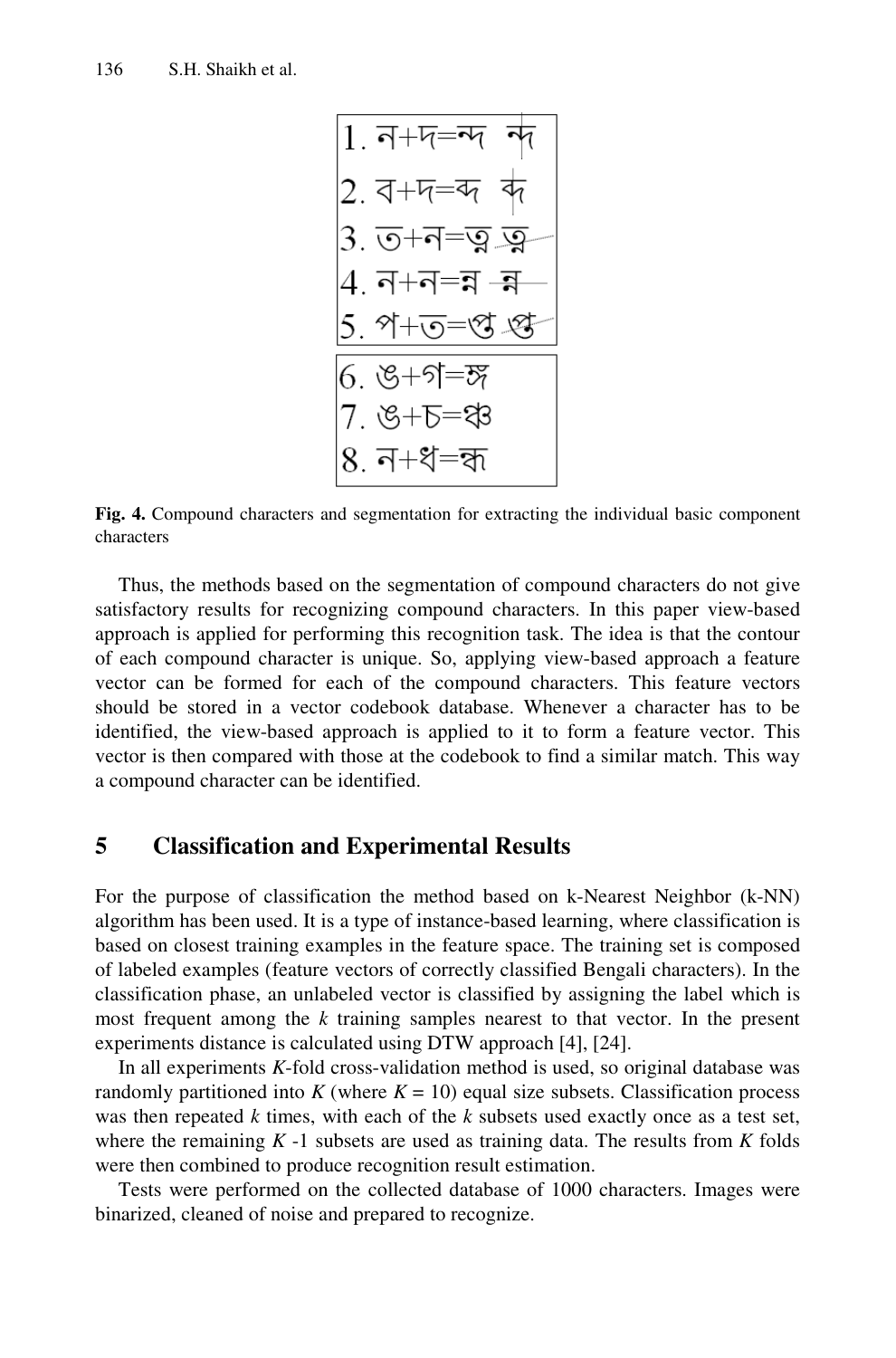| <b>Test</b>  | <b>Views</b> | Layers | <b>Inner Views</b> | <b>KMM</b> | Features | Recognition rate |
|--------------|--------------|--------|--------------------|------------|----------|------------------|
|              |              |        |                    |            | 32       | 43.7%            |
| $\mathbf{2}$ |              |        |                    |            | 32       | 57.2%            |
| 3            | ✓            |        |                    | V          | 40       | 56.5%            |
|              |              |        |                    | V          | 24       | 55.9%            |
| 5            |              | ✓      |                    |            | 16       | 46.2%            |
| 6            |              |        |                    | V          | 32       | 62.7%            |
|              |              |        |                    |            | 80       | 76.8%            |
|              |              |        |                    |            |          |                  |

**Table 1.** Results of classification

Authors performed a series of experiments, designed to allow the determination of the optimal strategy and parameters. The following table shows some sample results.

In the first approach only views were used (four for each character), wherein from each view 8 points were collected giving a 32-element long feature vector. This has resulted in a rather low efficiency of about 44% characters correctly classified.

The next experiment revealed that prior character skeletonization allows for a significant improvement in efficiency. For this purpose authors used KMM algorithm [25]. In this approach the character image was thinned to a skeleton form before applying view-based method to extract features. Thanks to this the percentage increased to 57%.

Approach 3 and 4 show an attempt to determine the optimal number of points extracted from each view. As can be seen an attempt to reduce or increase this value does not bring improvement indicating that for the studied characters, the optimal number proved to be eight points per view.

The fifth study tested the effectiveness of the layer-based approach. For this purpose the algorithm of section 3.1.2 was used, designating the number of transitions for the vertical and horizontal directions. For each of the two directions only 8 values were considered – using the very same method of downsampling, as in the viewbased approach described in section 3.1.1. The percentage is lower than that of the view-based approach, but the attention should be paid to the smaller size of the vector as well as that both of these approaches will be used jointly.

Experiment 6 shows a novel approach used for the first time as presented in this work - it is based on the use of internal views as described in section 3.1.3. Also four views were used and 8 characteristic points were collected from each view. As can be seen, this allows for a larger percentage than the classical approach of over 60%.

The last row of the table shows the results obtained by a combination of all these approaches. In this manner, the effectiveness of recognition has reached 76.8%. The cost is obtaining a large feature vector due to the fact that all of the features of the previous studies: views, layers and inner views were used. The solution to this issue would be to carry out a prior feature selection, it would help to determine which of features are relevant to the process of classification and which may be removed.

Table 2 collects the results of the last survey (approach no 7) breaking them into some selected characters. This allows to observe the individual results of each of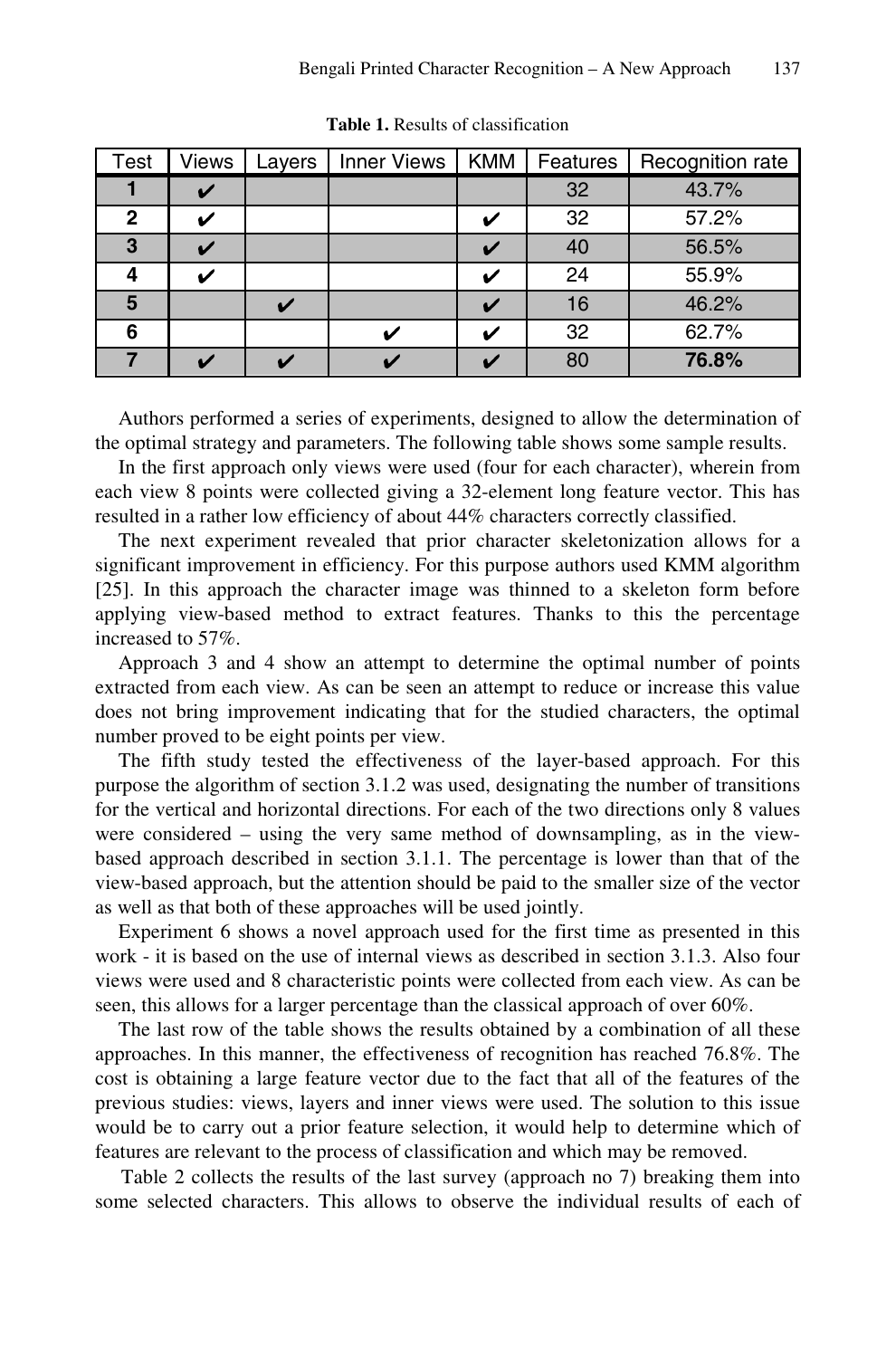them. Columns of the table presents the selected letter and the results of recognition. As can be seen, some characters were classified with efficiency exceeding 90%, while some decreases the performance.

| Letter    | <b>Recognition rate</b> |
|-----------|-------------------------|
| ම         | 95%                     |
| ঢ়        | 90%                     |
| <u>ড়</u> | 85%                     |
| ড         | 70%                     |
| গ         | 70%                     |
| ল         | 60%                     |
| ম         | 50%                     |
| ঘ         | 50%                     |
| প         | 40%                     |
| থ         | 35%                     |
| স         | 25%                     |
| Overall   | 76.8%                   |

**Table 2.** Results of classification for individual letters

In order to determine the causes of low rate obtained for some of the characters, the results of recognition were formed into matrix of confusion, to expose most common mistakes. This revealed that some of the characters were particularly often confused with each other. Some of these pairs are shown in Table 3.

| <b>Pairs of confused letters</b>                |
|-------------------------------------------------|
| $\overline{\mathbf{r}} - \overline{\mathbf{r}}$ |

**Table 3.** Most common mistakes

| <b>Pairs of confused letters</b> |  |  |  |  |
|----------------------------------|--|--|--|--|
| ম – স                            |  |  |  |  |
| গ – প                            |  |  |  |  |
| ষ – য                            |  |  |  |  |
| থ – থ                            |  |  |  |  |

Each of these pairs was confused with each other in at least 20% of cases. As can be seen they are actually very similar to each other and of very similar shape. Hence, the algorithm could not distinguish between them.. Further work will be aimed at more closely look at the similar pairs of characters to find specifications that allow them to differentiate and thus improve the efficiency of recognition.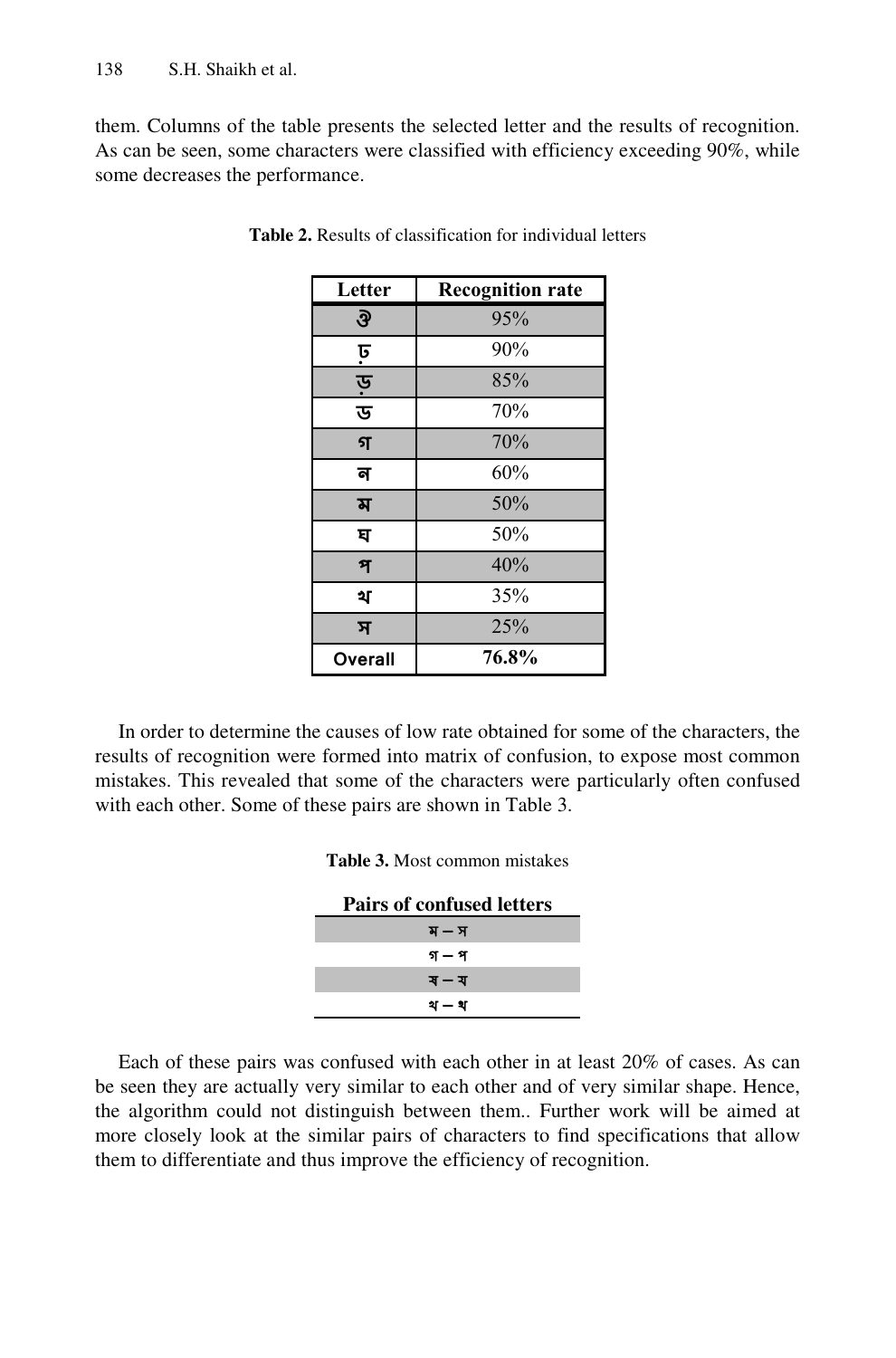### **6 Conclusions and Future Work**

In this paper, the authors have proposed a new method for Bengali printed character recognition using View-based and Layer-based methods. The concept of unequal partitioning has been applied in this study. A classifier based on DTW and k-NN has been used for the experimentation purposes. Recognition accuracy of 76.8% has been achieved which is considered to be very high as the Bengali alphabets resemble handwriting rather than type writing. It contains alphabets that are cursive in nature. The proposed method therefore, will be the basis of handwritten character recognition.

The view-based approach is being applied for Bengali character recognition for the first time. The experiments show gradual improvements. The future plan is to modify the recognition engine and use a different pattern classifier like a neural network to study the performance of the proposed method.

**Acknowledgement.** This work was supported by Bialystok University of Technology grant S/WI/2/2013.

### **References**

- [1] Bag, S., Bhowmick, P., Harit, G.: Recognition of Bengali Handwritten Characters Using Skeletal Convexity and Dynamic Programming. In: 2nd International Conference on Emerging Applications of Information Technology (EAIT), Kolkata, pp. 265–268 (2011)
- [2] Naser, M.A., Hossain, M.M., Tito, S.R., Hoque, M.A.: Recognition of Bangla Characters using Regional Features and Principal Component Analysis. In: International Conference on Electrical and Computer Engineering (ICECE), Dhaka, pp. 506–509 (2010)
- [3] Tabędzki, M.: Handwriting Recognition System on the basis of Toeplitz Matrices. PhD Thesis, Bialystok University of Technology, Bialystok, Poland (2010)
- [4] Adamski, M.: Signature Recognition by the use of Template Matching Techniques. PhD Thesis, Bilystok University of Technology, Bialystok, Poland (2010) (in Polish)
- [5] Tabedzki, M., Rybnik, M., Saeed, K.: New Results for View-Based Feature Extraction Method for Handwritten Words Recognition without Segmentation. In: 1st International Conference on Image Processing & Communications, Poland (2009)
- [6] Shaikh, S.H., Chaki, N., Tabedzki, M., Saeed, K.: A View-based Approach for Recognition of Bengali Printed Characters. In: 8th International Conference on Computer Information Systems and Industrial Management (CISIM), Coimbatore, India (December 2009)
- [7] Tabedzki, M., Rybnik, M., Saeed, K.: A Method for Handwritten Word Recognition without Segmentation. Polish Journal of Environmental Studies 17(4C), 47–52 (2008)
- [8] Saeed, K., Tabedzki, M.: New Experiments on Word Recognition Without Segmentation. In: Advances in Information Processing and Protection, Part-III, pp. 323–332. Springer, US (2008)
- [9] Pal, U., Wakabayashi, T., Kimura, F.: Handwritten Bangla Compound Character Recognition using Gradient Feature. In: 10th International Conference on Information Technology (ICIT), pp. 208–213 (December 2007)